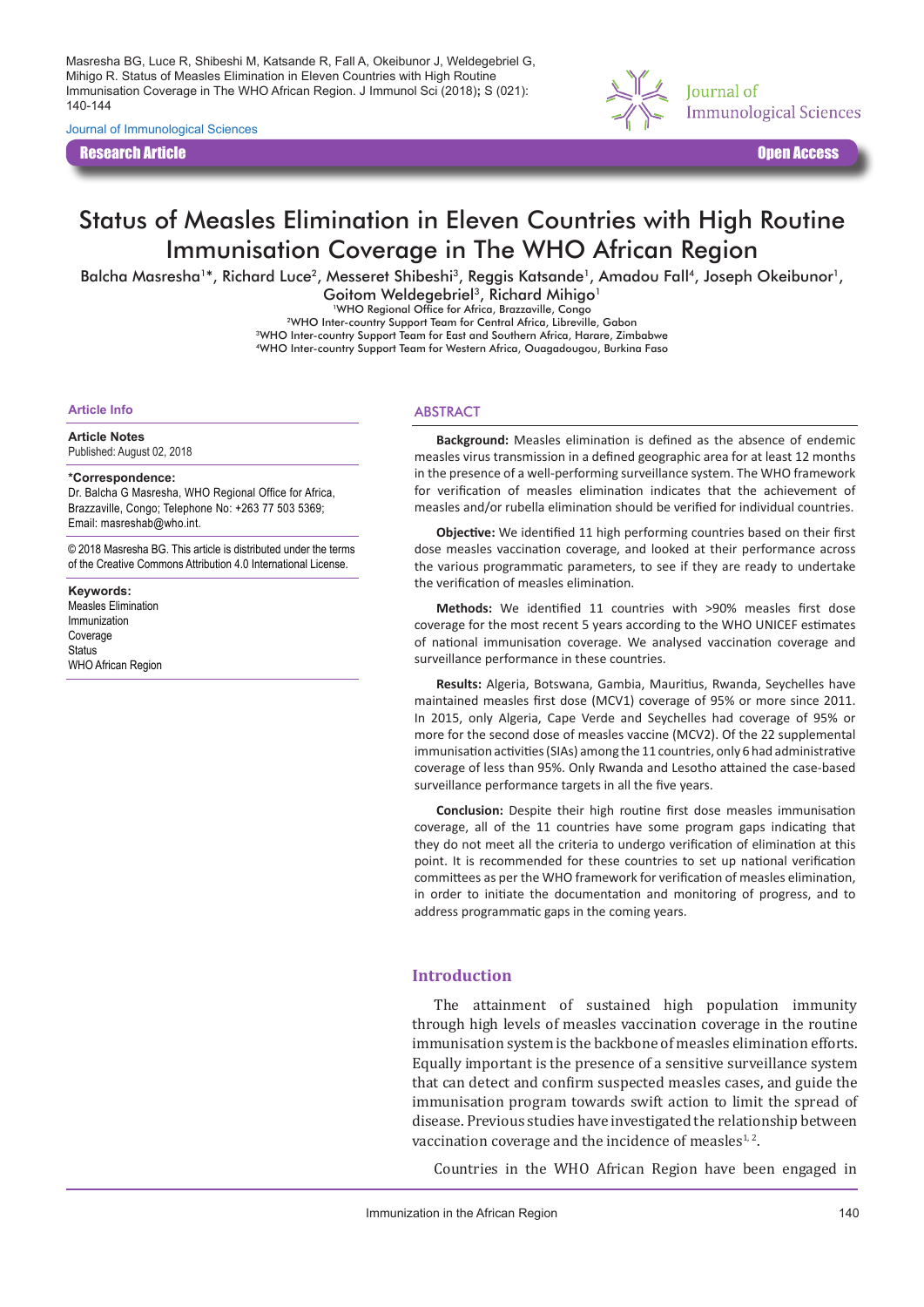measles mortality reduction activities since 2011 by implementing WHO recommended strategies<sup>3.</sup> In 2011, the Member States of the WHO African Region adopted a measles elimination goal to be reached by the end of 2020 with the following targets: Measles incidence of less than 1 case per million population at national level; at least 95% measles immunization coverage at national level and in all districts; minimum 95% coverage in all measles SIAs; at least 80% of districts investigating one or more suspected measles cases within a year; and a non-measles febrile rash illness rate of at least 2 per 100 000 population at national level<sup>4</sup> . Through the implementation of these strategies, the Region has documented 85% reduction in estimated measles deaths between 2000 and 2015 5.

Measles elimination is defined as the absence of endemic measles virus transmission in a defined geographic area (e.g., region or country) for  $\geq 12$  months in the presence of a well-performing surveillance system. The attainment of measles elimination needs to be documented and independently verified in a structured manner according to the WHO framework for verification of measles elimination. The framework indicates that the achievement of measles and/or rubella elimination should be verified following a standardised process. In addition to the eventual verification of elimination, the process is expected to help countries to monitor progress towards elimination<sup>6</sup>.

This article looks at the overall level of implementation of measles elimination strategies in countries that have maintained more than 90% first dose measles vaccination coverage (MCV1) for the most recent 5 years for which data is available, and their readiness for verification of elimination.

## **Methods**

WHO and the United Nations Children's Fund (UNICEF) use data from administrative records reported annually by Member States and from surveys to produce national coverage estimates with first dose measles (MCV1) and the second dose of measles (MCV2) through routine immunization services<sup>7</sup>. Supplemental immunization activities (SIAs) generally are carried as initial, nationwide catch-up SIA targeting all children aged 9 months–14 years, with the goal of eliminating susceptibility to measles in the childhood population; and as periodic follow-up SIAs targeting all children born since the last SIA. Follow-up SIAs are often conducted nationwide every 2–4 years, and focus on children aged 9–59 months, in order to eliminate any measles susceptibility in recent birth cohorts and to protect children who did not sero-convert following the receipt of routine doses of measles vaccine. The target age range for follow-up SIAs may be widened to include older children based on the measles susceptibility pattern in countries.

SIA administrative coverage at the subnational and national level is calculated by tallying the number of administered doses and dividing by the target population. Target population figures are often projections from census data. Countries often conduct post-SIA coverage surveys to validate the administrative vaccination coverage achieved during the SIA<sup>8</sup>.

Countries report the number of measles cases annually to WHO and UNICEF using data either casebased or aggregate surveillance systems. Effective measles surveillance includes case-based surveillance with laboratory testing to confirm cases. In case-based surveillance system, each suspected measles case is investigated. A suspected measles case is defined as a case of generalized maculo-papular rash and fever plus one of the following: cough, runny nose, or conjunctivitis. For each suspected measles case, an individual case investigation form is completed and a blood specimen collected and sent to the national laboratory for testing for measles-specific immunoglobulin M (IgM) antibody<sup>9</sup>.

The surveillance performance of is regularly monitored using standard indicators which look at the sensitivity of the case detection, and also the geographic spread of case notification and investigation. Among the indicators in use, two are considered as the principal monitoring indicators: Non-measles febrile rash illness rate (target of at least 2 per 100 000 population) and the proportion of districts that have investigated at least one suspected case of measles with blood specimen per year (target of 80% or more per year).

We analysed the WHO UNICEF estimates of national immunisation coverage (WUENIC) data for the first measles vaccination dose (MCV1) and identified 11 countries that have maintained more than 90% MCV1 coverage for the most recent 5 years for which data is available (2011 – 2015). Subsequent analysis focused on these 11 countries, and included analysis of MCV2 coverage, as well as the coverage data from supplemental immunisation activities (SIAs) conducted in the last 10 years (2007 – 2016). We also reviewed the case-based surveillance data and surveillance performance from the countries for the most recent 5 years period (2012 – 2016).

## **Results**

We identified 11 countries (Algeria, Botswana, Burundi, Cape Verde, Gambia, Lesotho, Mauritius, Rwanda, Sao Tome and Principe, Seychelles and Tanzania) that had MCV1 coverage of at least 90% (according to the WUENIC) in the 5 years between 2011 and 2015. Of these countries, 9 countries give MCV1 at 9 months of age, while Mauritius has a 12 months schedule and Seychelles provides MCV1 at 15 months of age. All of these countries have MCV2 in their routine immunisation schedule, provided in the second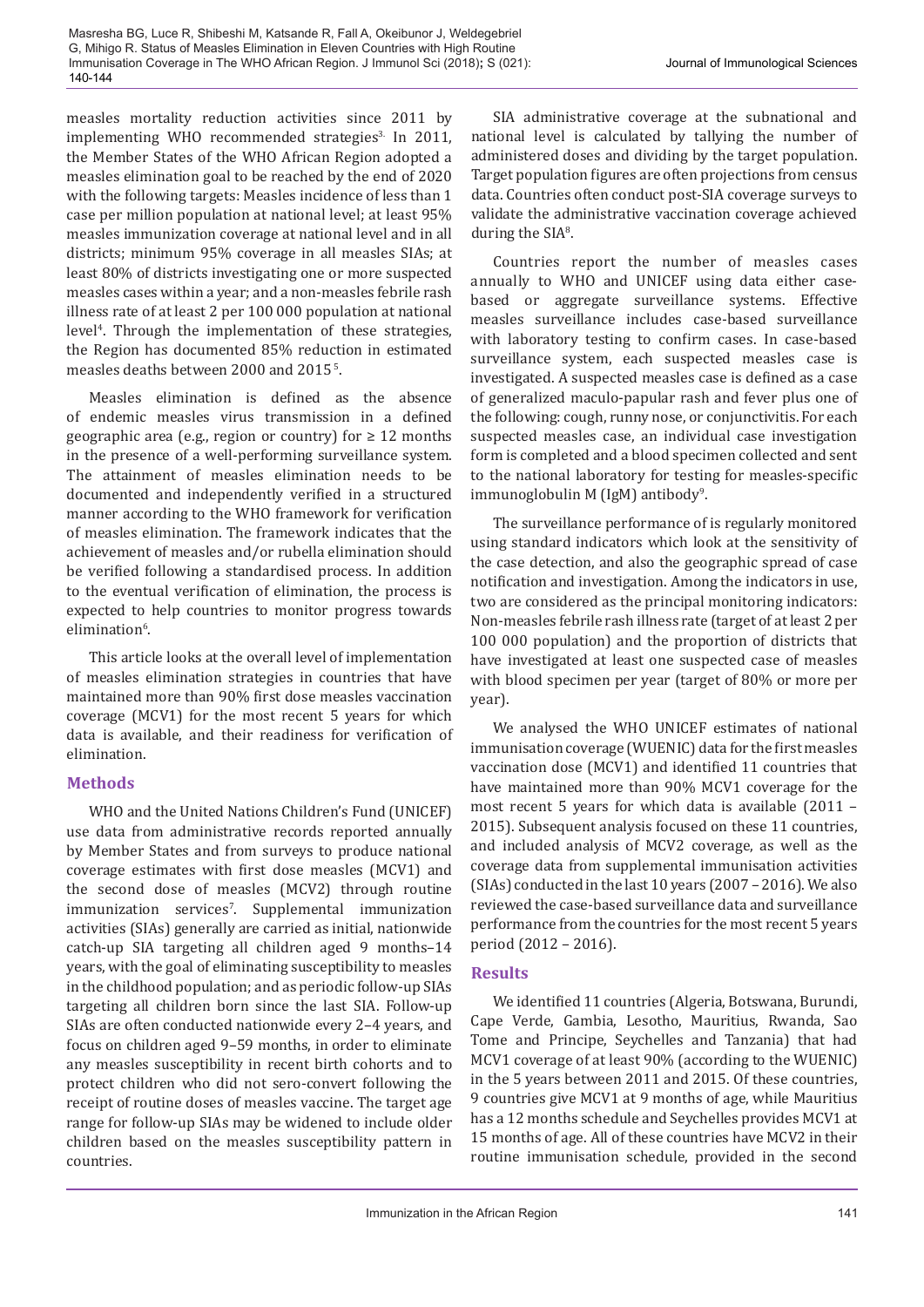year of life in 8 countries. Algeria and Seychelles give it at 6 years of age, and Mauritius has a 5 years schedule. As of May 2017, Algeria, Burundi and Lesotho use monovalent measles vaccine while the other countries use Measles-Rubella (Botswana, Rwanda, Gambia, Tanzania, Sao Tome and Principe) or Measles-Mumps-Rubella vaccine (Cape Verde, Mauritius and Seychelles).

According to the WUENIC, 7 out of the 11 countries have coverage of 95% or more in 2015. Algeria, Botswana,

**Table 1.** MCV1 and MCV2 coverage. 2011 - 2015. WHO UNICEF coverage estimates.

|                        | MCV1 coverage |      |      |     |           |                          | MCV2 coverage |      |           |     |  |
|------------------------|---------------|------|------|-----|-----------|--------------------------|---------------|------|-----------|-----|--|
|                        | 2011          | 2012 | 2013 |     | 2014 2015 | 2011                     | 2012          | 2013 | 2014 2015 |     |  |
| Algeria                | 95%           | 95%  | 95%  | 95% | 95%       | 96%                      | 95%           | 93%  | 99%       | 99% |  |
| <b>Botswana</b>        | 97%           | 97%  | 97%  | 97% | 97%       | ٠                        |               | 83%  | 85%       | 85% |  |
| Burundi                | 93%           | 93%  | 98%  | 94% | 93%       | ۰                        | ۰             | 51%  | 60%       | 65% |  |
| Cape<br>Verde          | 96%           | 91%  | 91%  | 93% | 92%       | 99%                      | 94%           | 89%  | 79%       | 95% |  |
| Gambia                 | 91%           | 95%  | 96%  | 96% | 97%       | $\overline{\phantom{a}}$ | 56%           | 53%  | 73%       | 77% |  |
| Lesotho                | 92%           | 91%  | 90%  | 90% | 90%       | 82%                      | 82%           | 82%  | 82%       | 82% |  |
| <b>Mauritius</b>       | 99%           | 99%  | 99%  | 98% | 99%       | 89%                      | 90%           | 85%  | 85%       | 85% |  |
| Rwanda                 | 95%           | 97%  | 95%  | 97% | 97%       | ۰                        |               |      | ۰         | 87% |  |
| Sao Tome<br>& Principe | 91%           | 92%  | 91%  | 92% | 93%       | ۰                        |               |      | 71%       | 76% |  |
| Seychelles             | 99%           | 98%  | 97%  | 99% | 98%       | 99%                      | 99%           | 97%  | 98%       | 98% |  |
| Tanzania               | 93%           | 97%  | 99%  | 99% | 99%       |                          |               |      | 29%       | 57% |  |

**Table 2.** Timing and coverage of Measles/ Measles –rubella SIAs. (2007 - 2016)

Gambia, Mauritius, Rwanda, Seychelles have maintained coverage of 95% or more since 2011. (Table 1) The average MCV1 coverage between 2006 – 2015 range from 91% in Sao Tome and Principe to 99% in Mauritius.

Six of the 11 countries introduced MCV2 within the past 5 years. In 2015, only Algeria, Cape Verde and Seychelles had coverage of 95% or more for MCV2. Sao Tome & Principe and Tanzania started reporting MCV2 since 2014, and Rwanda since 2015. The drop-out rates between MCV1 and MCV2 in 2015 is more than 20% in Burundi, Gambia and Tanzania, and between 10 and 19% in Botswana, Mauritius, and Sao Tome and Principe (Table 1).

The measles or measles-rubella (MR) SIAs conducted in the last 10 years in these countries are tabulated in Table 2. Of the 22 SIAs among the 11 countries, only 6 had administrative coverage of less than 95%. Coverage surveys were done in only 5 of the SIAs. Algeria, Mauritius and Seychelles did not do any nationwide measles or measlesrubella SIAs (Table 2).

As of 2016, these 11 countries, with the exception of Sao Tome and Principe, each have a national measles serological confirmatory laboratory that is part of the African Regional measles-rubella laboratory network. Mauritius, Sao Tome and Principe, and Seychelles have health facility based surveillance systems which include notification of measles

| <b>COUNTRY</b>        | Year | <b>Type of SIAs</b> | Age group of children<br>targeted | <b>Number</b><br>of children<br>vaccinated | Coverage<br>(percent of<br>target) | % districts<br>with 95%<br>or above<br>coverage | coverage<br>survey result |
|-----------------------|------|---------------------|-----------------------------------|--------------------------------------------|------------------------------------|-------------------------------------------------|---------------------------|
|                       | 2009 | Measles Follow-up   | 9 - 59 months                     | 187,380                                    | 111%                               |                                                 |                           |
| Botswana              | 2013 | Measles Follow-up   | 9 - 59 months                     | 198,341                                    | 95%                                | 54.0%                                           |                           |
|                       | 2016 | MR catch up         | 9 mo - 14 yrs                     | 674,150                                    | 95%                                | 66.7%                                           |                           |
|                       | 2009 | Measles Follow-up   | $9 - 59$ months                   | 1,321,915                                  | 95%                                |                                                 |                           |
| Burundi               | 2010 | outbreak response   | 9 mo - 14 years                   | 446,775                                    | 94%                                |                                                 |                           |
|                       | 2012 | Measles Follow-up   | 9 - 59 months                     | 1,459,304                                  | 103%                               | 82.2%                                           |                           |
| Cape Verde            | 2009 | Measles Follow-up   | 9 - 59 months                     | 47,667                                     | 87%                                |                                                 |                           |
|                       | 2013 | MR catch-up         | $9$ mo $-$ 24 yrs                 | 240,166                                    | 95%                                | 45.5%                                           |                           |
| Gambia                | 2007 | Measles Follow-up   | 9 - 59 months                     | 241,214                                    | 96%                                |                                                 |                           |
|                       | 2011 | Measles Follow-up   | 9 - 59 months                     | 294,579                                    | 95%                                | 52.5%                                           |                           |
|                       | 2016 | MR catch up         | 9 mo - 14 yrs                     | 779,654                                    | 97%                                | 85.7%                                           |                           |
|                       | 2007 | Measles Follow-up   | 9 - 59 months                     | 196,490                                    | 92%                                |                                                 |                           |
| Lesotho               | 2010 | Measles Follow-up   | $6$ mo - 14 years                 | 558,335                                    | 91%                                | 40.0%                                           | 94.3%                     |
|                       | 2013 | Measles Follow-up   | 9 - 59 months                     | 147,676                                    | 72.7%                              | 90.0%                                           | 92.0%                     |
| Rwanda                | 2009 | Measles Follow-up   | $9 - 59$ months                   | 1,350,125                                  | 101%                               |                                                 |                           |
|                       | 2013 | MR catch-up         | 9 mo - 14 years                   | 4,391,081                                  | 103%                               | 90.0%                                           | 98.0%                     |
| Saotome &<br>Principe | 2007 | Measles catch-up    | 9 mo - 14 years                   | 64,487                                     | 101%                               |                                                 |                           |
|                       | 2012 | Measles Follow-up   | $9 - 59$ months                   | 22,528                                     | 105.4%                             | 100.0%                                          |                           |
|                       | 2016 | MR catch up         | 9 mo - 14 yrs                     | 77,285                                     | 107%                               | 100.0%                                          |                           |
|                       | 2008 | Measles Follow-up   | 9 - 59 months                     | 10,826,519                                 | 86%                                |                                                 |                           |
| Tanzania              | 2011 | Measles Follow-up   | 9 - 59 months                     | 6,686,663                                  | 97%                                | 60.0%                                           | 91.6%                     |
|                       | 2014 | MR catch-up         | 9 mo - 14 yrs                     | 20,529,629                                 | 97%                                | 59.3%                                           | 89.0%                     |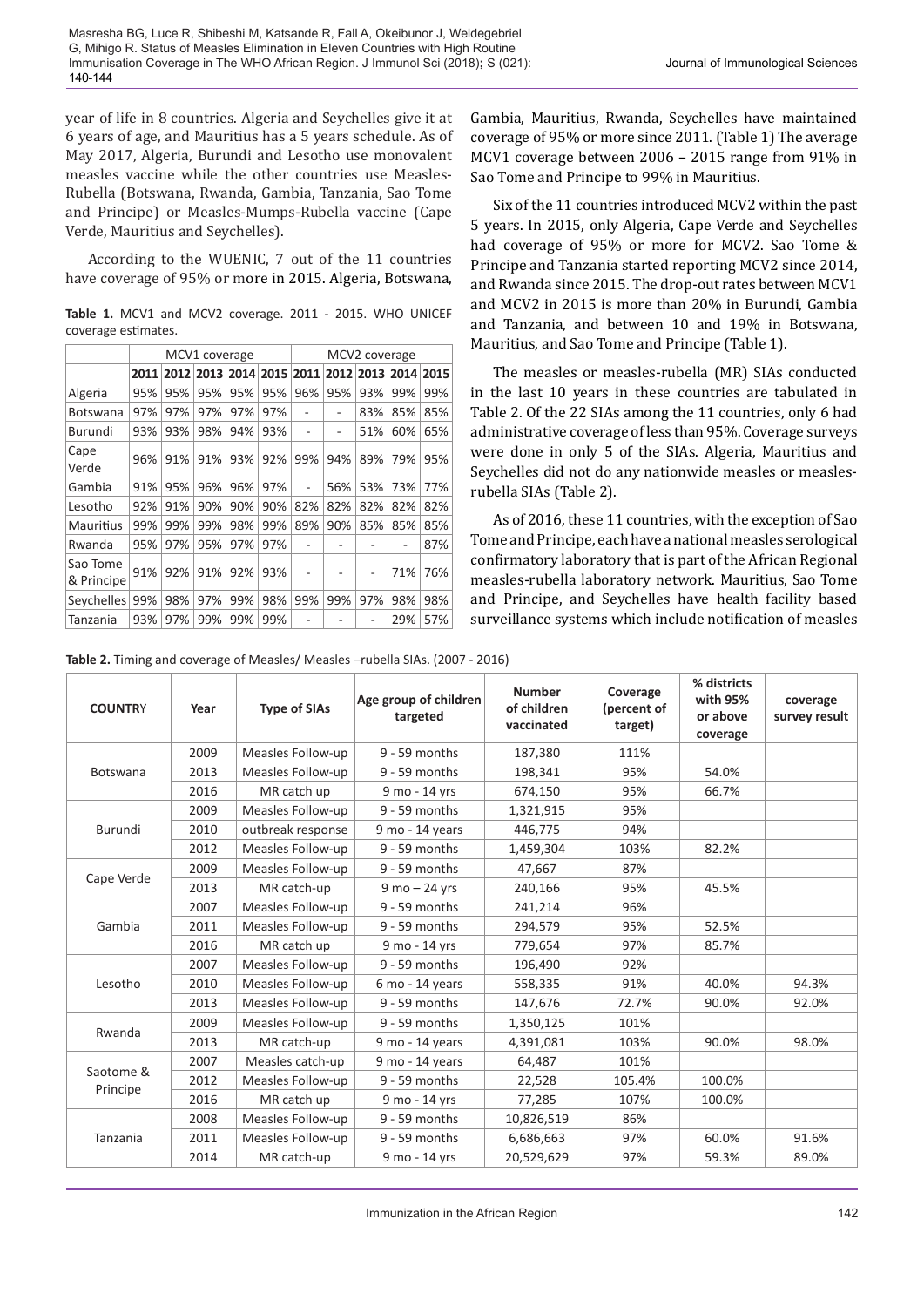cases, but do not do case based surveillance for measles and rubella using the WHO AFRO protocol. The countries report cases to WHO and UNICEF through the annual WHO-UNICEF joint reporting form (JRF reporting tool), and do not generate indicators for measles case based surveillance performance monitoring as per the WHO AFRO protocol. As of the end of 2016, Rwanda and Lesotho are the only two countries that have attained the performance targets for the two principal measles surveillance monitoring indicators in all the five years, while Botswana and the Gambia have met both targets for at least 4 of the 5 years between 2011 - 2015. In 2015, three of the 8 countries had non measles febrile rash illness rates in excess of 4 per million population. Two countries had similarly high rates in 2016 (Table 3).

|  |  | Table 3. Measles surveillance performance 2012 - 2016. |  |  |
|--|--|--------------------------------------------------------|--|--|
|--|--|--------------------------------------------------------|--|--|

|                 |                                      |            | Non-measles Febrile Rash<br>Illness Rate per 100,000<br>population by year<br>(target > 2:100,000) |      |          | Proportion of districts reporting<br>at least 1 case with blood<br>specimen by year<br>$\frac{1}{2}$ (target > 80%) |      |      |      |      |
|-----------------|--------------------------------------|------------|----------------------------------------------------------------------------------------------------|------|----------|---------------------------------------------------------------------------------------------------------------------|------|------|------|------|
|                 | 2015<br>2013<br>2014<br>2016<br>2012 |            |                                                                                                    |      |          | 2012                                                                                                                | 2013 | 2014 | 2015 | 2016 |
| Algeria         | 0.1                                  | 0.2        | 0.1                                                                                                | 0.1  | 0.1      | 38%                                                                                                                 | 31%  | 40%  | 42%  | 42%  |
| <b>Botswana</b> | 4                                    | 14.9       | 39                                                                                                 | 6.9  | 6.3      | 72%                                                                                                                 | 88%  | 96%  | 84%  | 84%  |
| Burundi         | 0.6                                  | 0.4        | 1.8                                                                                                | 1.3  | 1.3      | 66%                                                                                                                 | 36%  | 64%  | 69%  | 69%  |
| Cape<br>Verde   | 0.2                                  | $\Omega$   | 0                                                                                                  | 0    | $\Omega$ | 6%                                                                                                                  | 6%   | 0%   | 0%   | 6%   |
| Gambia          | 4.4                                  | 7.5<br>5.3 |                                                                                                    | 4    | 0.9      | 100%                                                                                                                | 83%  | 100% | 78%  | 56%  |
| Lesotho         | 9.4                                  | 20.4       | 27                                                                                                 | 14.1 | 3.2      | 90%                                                                                                                 | 100% | 100% | 90%  | 90%  |
| Rwanda          | 6.5                                  | 6.4        | 3.7                                                                                                | 3.6  | 7.3      | 100%                                                                                                                | 100% | 94%  | 94%  | 94%  |
| Tanzania        | 1.2                                  | 0.1        | 1.7                                                                                                | 0.8  | 1.9      | 94%                                                                                                                 | 81%  | 100% | 99%  | 100% |

The incidence of confirmed measles (confirmed by lab, epidemiological linkage and clinically) is displayed in Table 4. Gambia and Lesotho had incidence levels of more than 5 confirmed cases per million population in 2016, while Botswana, Cape Verde and Tanzania have attained the elimination target of < 1 confirmed measles case per million (Table 4).

**Table 4.** Number and incidence of confirmed measles cases. 2012 - 2016.

## **Discussion**

These 11 countries have maintained very high MCV1 coverage for at least 5 years, and have all introduced MCV2 in the routine immunisation schedule. With the exception of Algeria and Seychelles, the MCV2 coverage remains below the levels required to attain herd immunity and maintain measles elimination. Eight countries have been conducting periodic measles SIAs to close immunity gaps. However, not all countries have been conducting post-campaign coverage surveys to validate administrative coverage.

These 11 countries have maintained low incidence of measles as compared to the Regional average<sup>10</sup>. However, Gambia, Lesotho and Rwanda reported incidence rates of 5 or more per million population in 2016. The quality of casebased measles surveillance has been consistently below the targets in Algeria, Burundi, Cape Verde and Tanzania.

The experience from various countries shows that to bring down and sustain the incidence at less than 1 per million population and undertake verification of elimination, countries will need to maintain high population immunity to measles; increase the sensitivity of the measles surveillance system, including the characterisation of measles virus genotypes $11 - 13$ . Moreover, all countries should develop plans to be able to detect and rapidly respond to measles importations, which can easily occur across international borders. For example, Rwanda, Burundi and Tanzania share borders with DR Congo, which has been experiencing large measles outbreaks over the past years<sup>10, 14-15</sup>. Even after a significant reduction of measles incidence, countries may experience resurgence or importations of measles virus which requires that sensitive disease surveillance and monitoring of circulating viral genotype be in place beforehand in order to detect, document and respond to these situations<sup>16-18</sup>.

|                      | Total population in | Total number of confirmed measles cases |              |                |                |                          | Incidence rate of confirmed measles per million<br>population |              |          |      |             |
|----------------------|---------------------|-----------------------------------------|--------------|----------------|----------------|--------------------------|---------------------------------------------------------------|--------------|----------|------|-------------|
|                      | millions as of 2016 | 2012                                    | 2013         | 2014           | 2015           | 2016                     | 2012                                                          | 2013         | 2014     | 2015 | 2016        |
| Algeria              | 39.5                | 6                                       | $\Omega$     | 0              | 62             | 46                       | 0.2                                                           | 1.6          | 0        | 1.6  | 1.2         |
| Botswana             | 2.1                 | 4                                       | $\mathbf{1}$ | 88             | $\overline{2}$ | 1                        | $\overline{2}$                                                | $\mathbf{1}$ | 41.1     | 1    | 0.5         |
| Burundi              | 9.6                 | 49                                      | $\mathbf 0$  | 5              | 9              | 13                       | 5.5                                                           | 0.9          | 0.5      | 0.9  | 1.4         |
| Cape Verde           | 0.5                 | 0                                       | $\Omega$     | $\mathbf 0$    | $\Omega$       | 0                        | 0                                                             | $\Omega$     | 0        | 0    | $\mathbf 0$ |
| Gambia               | 1.9                 | $\Omega$                                | 1            | $\overline{2}$ | 23             | 40                       | $\mathbf 0$                                                   | 13.2         | 1.1      | 13.2 | 21.4        |
| Lesotho              | 1.9                 | $\Omega$                                | $\mathbf{1}$ | $\mathbf 0$    | 1              | 13                       | 0                                                             | 0.5          | $\Omega$ | 0.5  | 6.7         |
| Rwanda               | 11                  | 81                                      | 17           | 5              | $\mathbf{1}$   | 58                       | 7.9                                                           | 0.1          | 0.5      | 0.1  | 5           |
| Tanzania             | 50.1                | 736                                     | 21           | 62             | 18             | 36                       | 16.4                                                          | 0.4          | 1.3      | 0.4  | 0.7         |
| Mauritius*           | 1.3                 | $\Omega$                                | $\Omega$     | $\Omega$       |                |                          |                                                               |              |          |      |             |
| Seychelles*          | 0.1                 | 0                                       | $\mathbf 0$  | $\mathbf 0$    | 0              | $\overline{\phantom{a}}$ |                                                               |              |          |      |             |
| Sao tome & Principe* | 0.2                 | 0                                       | $\mathbf 0$  | $\mathbf 0$    | $\mathbf 0$    | $\overline{\phantom{a}}$ |                                                               |              |          |      |             |

\* Number of cases officially reported to WHO-UNICEF through the JRF.